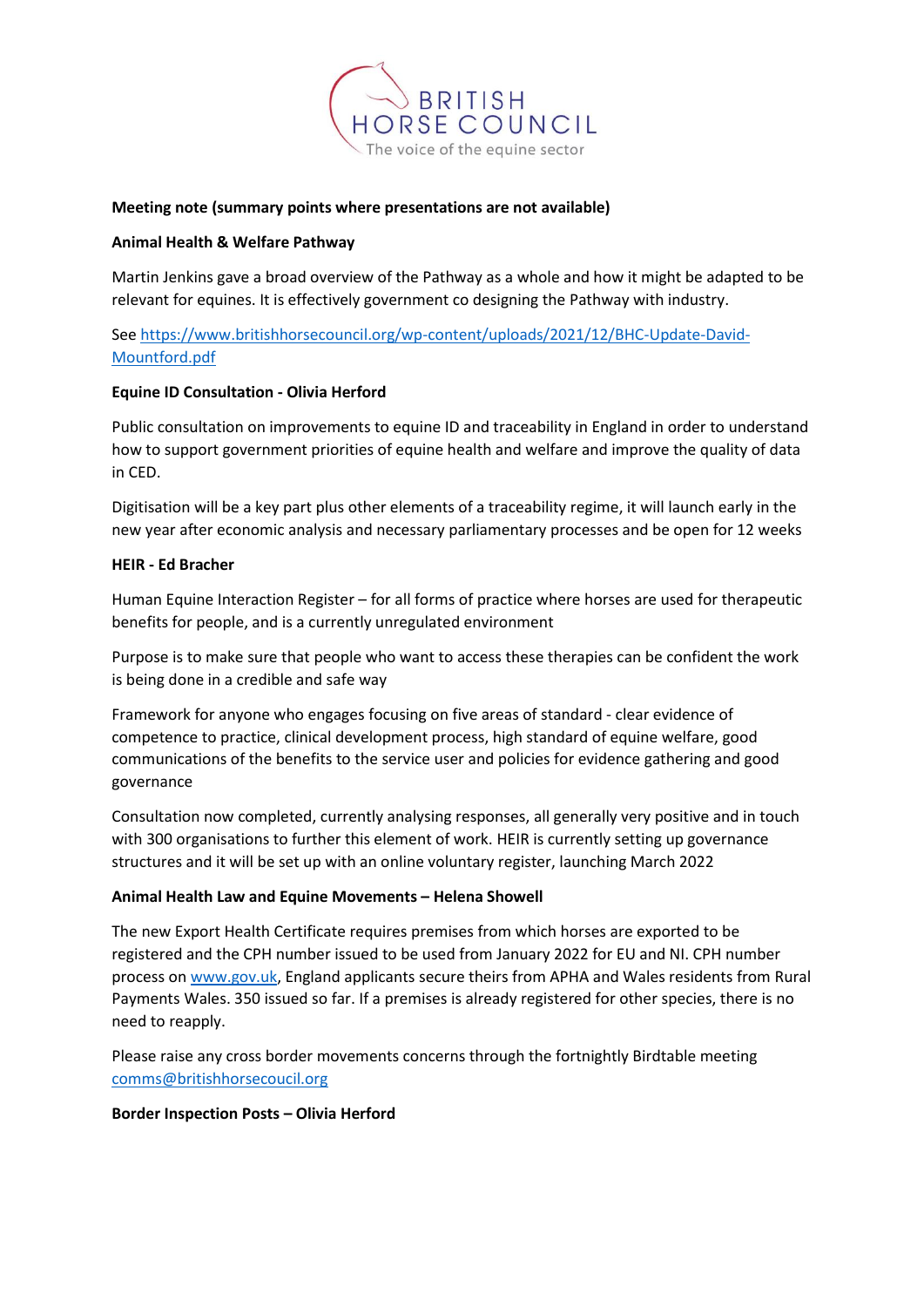

Ongoing work on designation of BCPs. Sevington in Kent should be operational from July 2022. The inspection protocols and definitions of high/lower health horses are to be defined. Horses entering across any border other than the Short Straits may be checked at point of destination.

Defra is looking at the extent to which they apply the same controls for imports to GB as are applied by EU, not necessarily replicating EU, will update on decisions yet to be taken.

# **Zootechnical update – Rachel Davis**

Caroline Liddell has replaced Rachel as Senior Policy Adviser for Genetic Resources and Zootech.

# <https://www.gov.uk/guidance/getting-a-zootechnical-certificate>

Third country listing of EU approved studbooks is at 289 studbooks from 23 countries. Two noew recent applications from Poland. Can only enter horses into the main section of a UK studbook if they have a passport or zootech certificate issued by one of these listed studbooks. If not then they will have to be registered in supplementary sections of a studbook.

American Miniature Horse Association (mother studbook) not listed with EU which meant that UK studbook (filial) had to stop entering horses into their studbook until EU listing was completed.

EU extended breeding programmes: List now published and UK residents can only register horses with studbooks that are in the EU that are on this list, breeders and studbooks are advised to notify Defra if they find breeders using studbooks that are not on the list.

Third country listing of UK studbooks: Defra just about to write out to remaining breed societies not included on the application for third country listing of UK societies by the EU. Only a couple not listed, which will go into the second tranche. Just compliance checks to be carried out.

# **Scotland Update – Nick Ambrose (written)**

Continue to work with other administrations on implementation of requirements of 2021/963

Provided comments on Defra ID consultation

Scotland would prefer a fully digital solution with registration of equines centrally through Scotequine. Scotland does not plan any changes, however any would be subject to formal consultation.

# **England Update – Debbie Bailey**

Defra and Devolved Administrations have provided guidance on how to comply with equine ID (known as Minimum Operating Standards or MOPs) to include changes as a result of Brexit and the NI Protocol.

Equine Register ran voluntary workshops for PIOs to gather feedback on the use of Digital Stable. PIOs were also shown new CED functionality on bulk uploads, workshops positively received and technical concerns were shared and able to be resolved.

National Chipchecker, on Digital Stable, now allows search by UELN and passport number as well as microchip.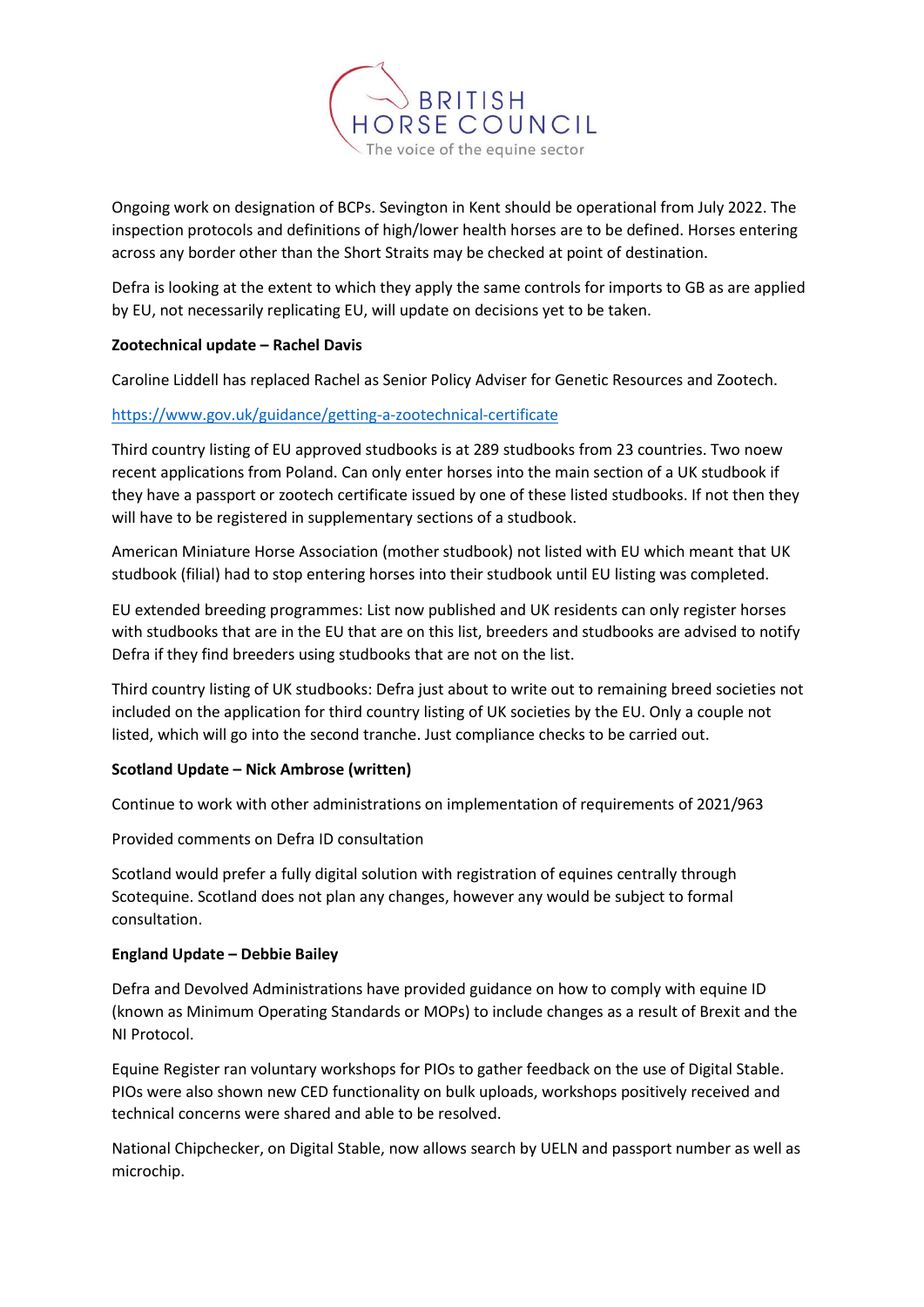

# **Vet update – David Mountford**

Thanked Simon Waterfield for his excellent service and wished Simon a happy retirement.

Anthelmintic and antimicrobial resistance continue to be top priorities.

Obesity management – working with many others in the equine sector to help manage horses that are at risk due to obesity.

Workforce – approaching a perfect storm of recruitment and retention. Profile of new vets is changing, more women becoming vets, all vets looking to improve work/life balance and corporates looking to reduce working hours for employed vets. Upsurge in need for vets (eg pre purchase examinations which increased during Covid) and not enough vets to meet demand.

### **Research – Jeanette Allen**

Total funding total for 2021 relatively low due to reduced number of applications in that year.

Many ongoing grants extended due to closure of labs during Covid.

Horse Trust as interested in funding equine and human behaviour research as it is bench science.

Shortage of anthelmintic research experts in the UK so global collaboration may be needed and can be funded.

### **HBLB - Annie Dodd**

Vet grant applications in 2021 – 21 major research projects, 10 small projects, 11 scholarships and 2 post docs and HBLB consulting with third party investors. Will be announced Feb 22.

HBLB trying to shorten the application to approval process.

Will be advertising for a number Veterinary Adviser Committee individuals.

Processes formerly run by AHT are now replicated by the collaboration between Rossdales and Cambridge University. Are evaluating how it works and how it can be made responsive to future needs.

[www.equinesurveillance.org](http://www.equinesurveillance.org/)

All other presentations:<https://www.britishhorsecouncil.org/meetings/>